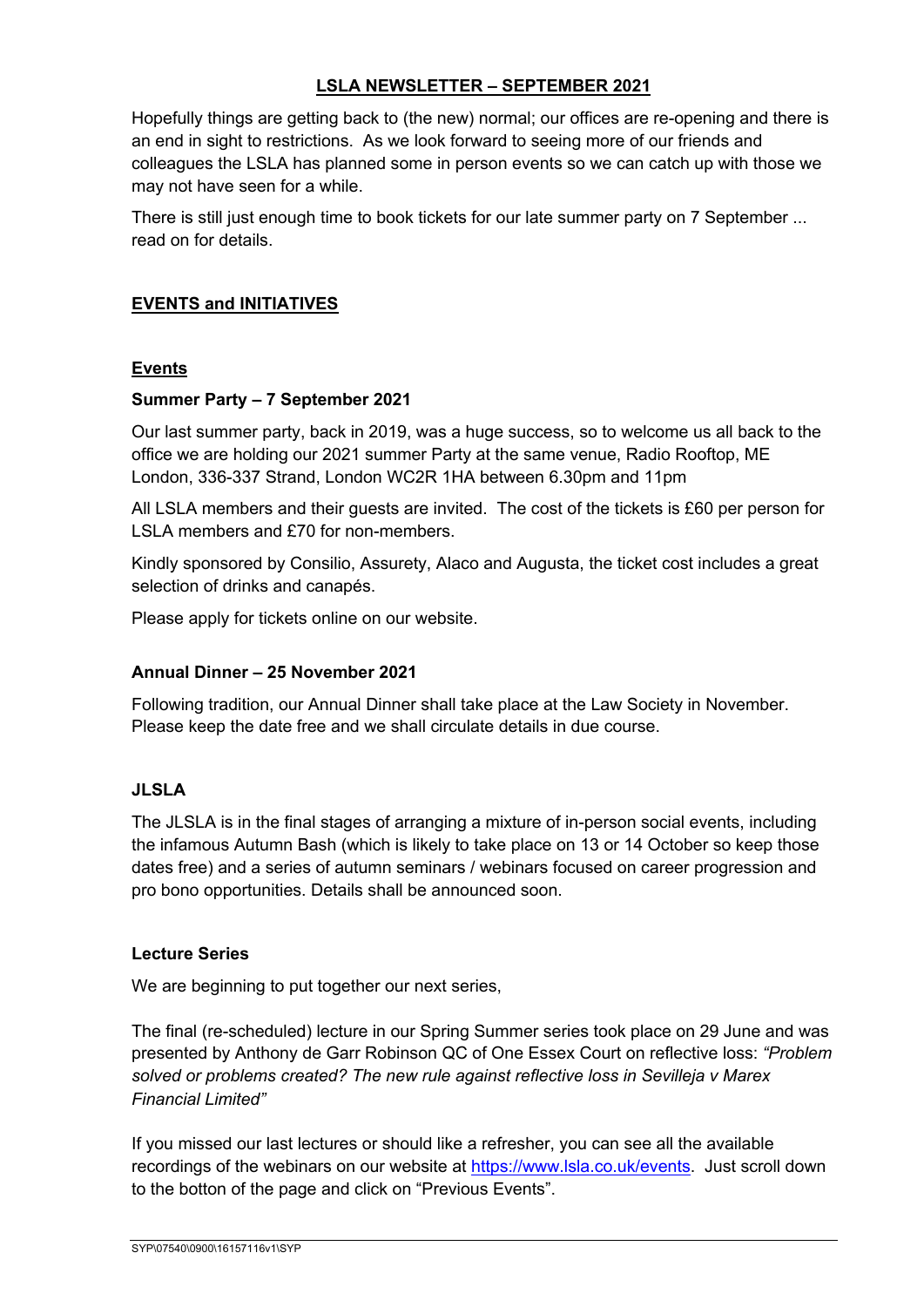# **Initiatives**

## **Mentoring Programme**

Thank you to everyone who has contacted us to take part in the proposed mentoring programme. We are working on developing this to begin later this year and to provide our members with an opportunity to connect and learn from the expertise and experiences of someone outside their firm.

If you would be liked to be involved in the programme, either as a mentor, a mentee or both, please email lsla@lsla.co.uk to register your interest.

## **Pro Bono Initiative**

Over the years the LSLA has made donations to many charitable organisations including those providing pro bono advice and assistance so we may seek to give back to the profession and encourage engagement.

We are seeking to increase our involvement in this area and promoting opportunities to all our members such as by providing solicitor support for advocates offering pro bono representation, offering legal advice on matters involving human rights, assisting litigants in person and providing advisory work in fields such as corporate governance, intellectual property and employment. To facilitate members' involvement we have published a list of organisations with which we already have links and which offer pro bono advice and assistance so members may contact them, if they wish, to assist with their work. The list and further details on our pro bono initiative are available on our website lsla.co.uk.

The list is not exhaustive. If you have any suggestions for organisations you think should be included on the list please email  $\text{lsla} \textcircled{a} \text{lsla.co.uk}$  so our committee may consider including it.

## **Disclosure Working Pilot Scheme**

The DWP has been extended until 31 December 2021 and amendments are planned to take into consideration the feedback which has been received. We shall keep your apprised.

#### **Witness Statements**

As many of our members shall be aware the new Practice Direction on the preparation of witness statements for use at trials in the Business and Property Courts, came into effect earlier this year. Our President Chris Bushell sat on the working group which spent nigh on 3 years reviewing the old rules and seeking to put in place and foster a culture of best practice to the benefit of witnesses and judges alike.

If you have any feedback to share on the new rules please contact Chris at Chris.Bushell@hsf.com.

# **Feedback for Court User Groups**

The LSLA sends representatives to both the Chancery and Commercial Court User Groups. Both groups are keen to receive feedback on all aspects of the operation of the relevant courts. If members have comments or concerns they are encouraged to pass them on to the LSLA representatives so that they can be raised at the next user group meeting. This is an opportunity to raise issues directly with the judiciary and court administrator.

For feedback on:

- the Chancery Division Courts please contact: nicholas.heaton@hoganlovells.com or patrick.wheeler@collyerbristow.com
- the Commercial Court please contact: Ed.crosse@simmons-simmons.com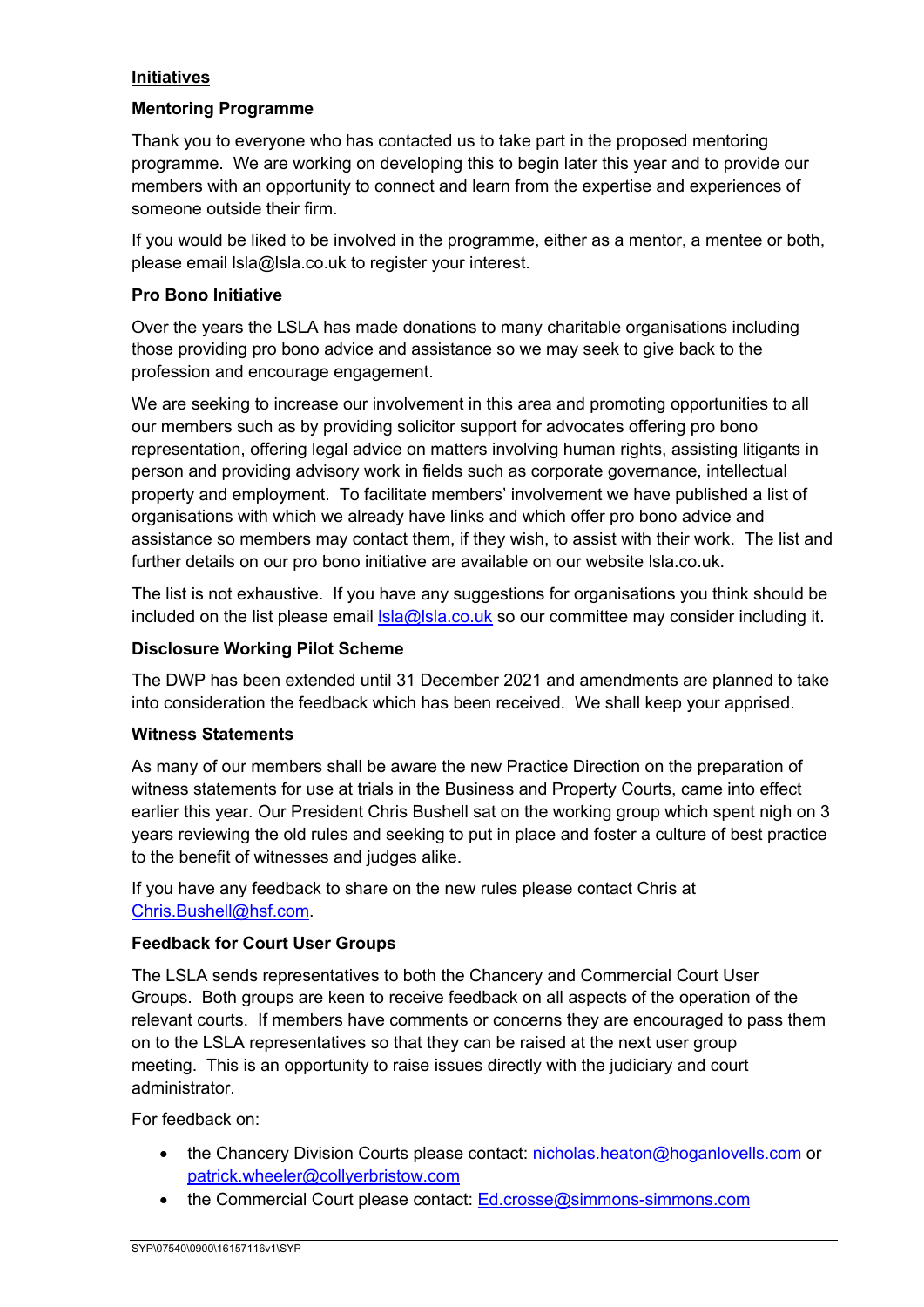• the Financial List contact Chris.Bushell@hsf.com

# **PRESS AND PUBLICITY**

Some of the LSLA and JSLSA committee members' recent publicity includes:

- 14 June 2021, Law Society Gazette, "A helpful hat-trick on DBAs" by Gavin Foggo and Andrew Hill (see https://www.lawgazette.co.uk/practice-points/a-helpful-hat-trick-ondbas/5108809.article)
- 6 July 2021, Accountancy Daily, "Protecting your business from financial failure" by Natalie Todd (see https://www.accountancydaily.co/protecting-your-business-financialfailure-tips-and-advice)
- 9 July 2021, New Law Journal, "Limitation: know your limits" by Chris Bushell and Ceri Morgan (see https://www.newlawjournal.co.uk/content/know-your-limits-52434)
- 12 July 2021, Law Society Gazette, "When does a surety not have to pick up the tab?" by John McElroy and Duran Ross (see https://www.lawgazette.co.uk/practicepoints/when-does-a-surety-not-have-to-pick-up-the-tab/5109159.article)
- 17 August 2021, Legal Futures, "Witness evidence reforms significant but not extreme" by Chris Bushell (see https://www.legalfutures.co.uk/blog/witness-evidence-reformssignificant-but-not-extreme)

Please remember to respect the publisher's and writer's copyright in the above articles.

# **LINKEDIN AND WEBSITE**

You can find out more about the association on our website at https://www.lsla.co.uk/ and our LinkedIn page at https://www.linkedin.com/company/london-solicitors-litigationassociation/

# **THE JUNIOR LSLA**

The JLSLA provides:

- Webinars/Seminars designed to offer practical tips on procedural and substantive legal issues commonly faced by junior civil litigators in an interactive and relaxed atmosphere;
- Networking events for members to meet and form contacts in their peer group; and
- E-news on recent and future activity and key developments with the aim of ensuring that the junior perspective is reflected in the LSLA's responses to consultation papers.

The JLSLA is aimed at solicitors of 8 years' PQE and less. Members of the LSLA will automatically become members of the JLSLA if they qualify by year of admission and complete the relevant section of the membership form.

The JLSLA also has firm Champions, who act as the point of contact between the JLSLA committee and their firm.

If you are interested in joining the JLSLA or being the JLSLA Champion for your firm, please contact the JLSLA President, Charlotte Hill at charlotte.hill@penningtonslaw.com.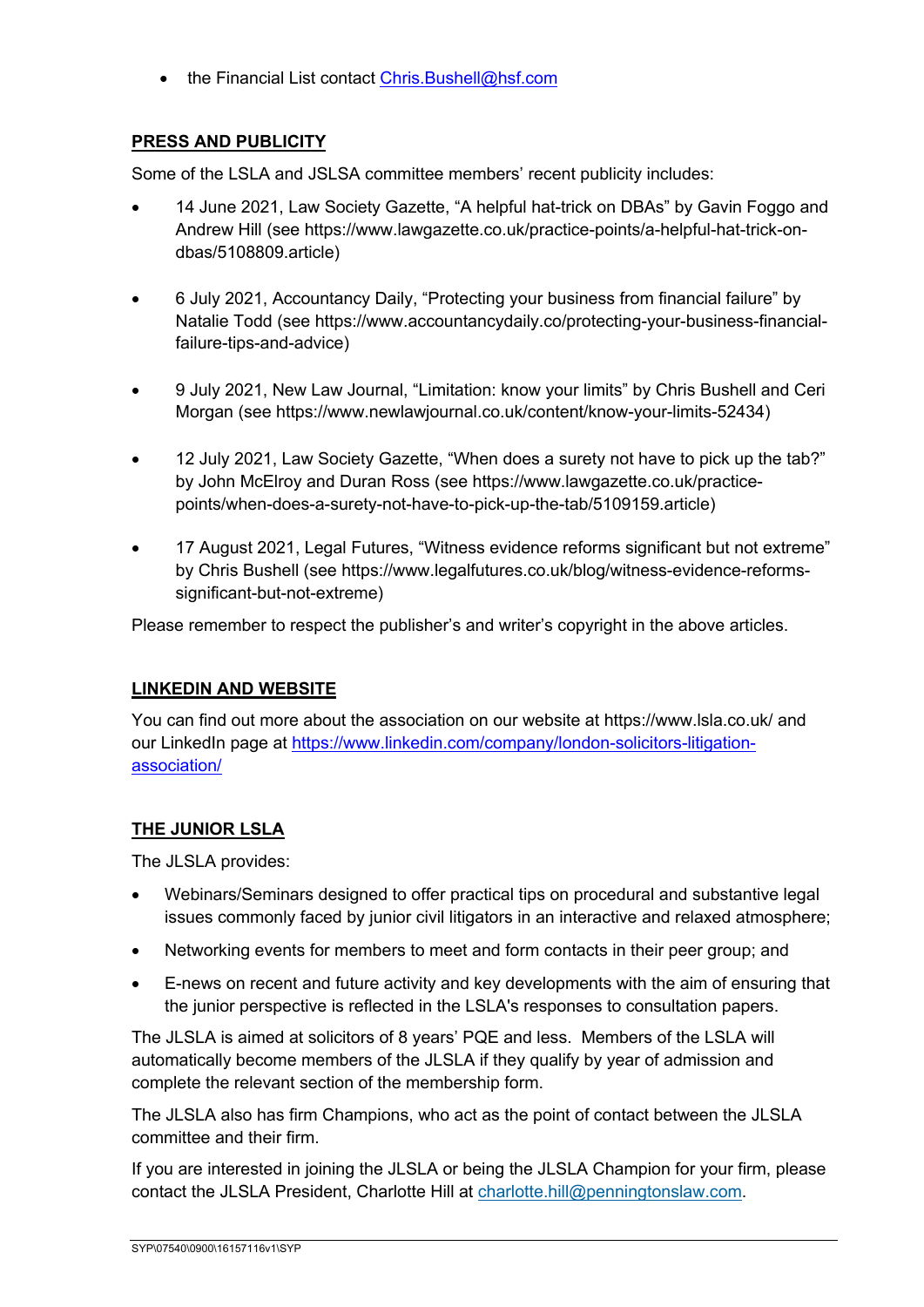Join the JLSLA LinkedIn page to receive updates on JLSLA events and initiatives: https://www.linkedin.com/company/66587315/

## **MEMBERSHIP**

The LSLA membership continues to grow and we now have over 3,500 members with in excess of 1,400 members of the JLSLA and 40 corporate members.

Corporate membership can offer a real saving to firms. Essentially, for £500 a firm with corporate membership can register an unlimited number of litigation solicitors working for it in London as members. Please contact Ceri Morgan at ceri.morgan@hsf.com if you would like further information or to take out corporate membership.

Otherwise, you can join the LSLA by visiting our website at https://www.lsla.co.uk. If you are 8 years PQE or less you will automatically become a member of the JLSLA if you input your year of admission when completing your online membership application.

## **EMAIL NOTIFICATIONS**

Some of our members say that they are, on occasion, not receiving email notifications for LSLA and Junior LSLA events. We have been advised that such notifications may sometimes be blocked by our members' firm's IT servers, which automatically quarantine emails received from, for example, "donotreply" email addresses.

Should you not be receiving our email notifications, we would advise you to contact your firm's IT team and request that they "whitelist" both donotreply@lsla.co.uk and lsla@lsla.co.uk.

#### **ONLINE PAYMENTS FOR LSLA EVENTS**

When making payments for membership and our events we would kindly request that you quote the correct data to identify the matter to which the payment relates. Incorrect identification often occurs where a firm's accounts team makes a payment to the LSLA as an existing payee, using old order data rather than updating the payment instruction to include the new order number.

Updating payment data to correctly reference the event to which a payment relates would significantly ease the LSLA's administrative burden. Thank you for your continued support and assistance.

# **LSLA WEBSITE**

Our website at https://www.lsla.co.uk/ includes: details of our forthcoming events, copies of the responses we have filed to recent consultations, recent articles and press citing members of the association, and past editions of the newsletter.

You can also join the LSLA via our website as well as sign up for future events on it.

We hope that our website will prove a source of information for members.

We are currently reviewing our website and plan to update it, so please let us know if you have any comments on it.